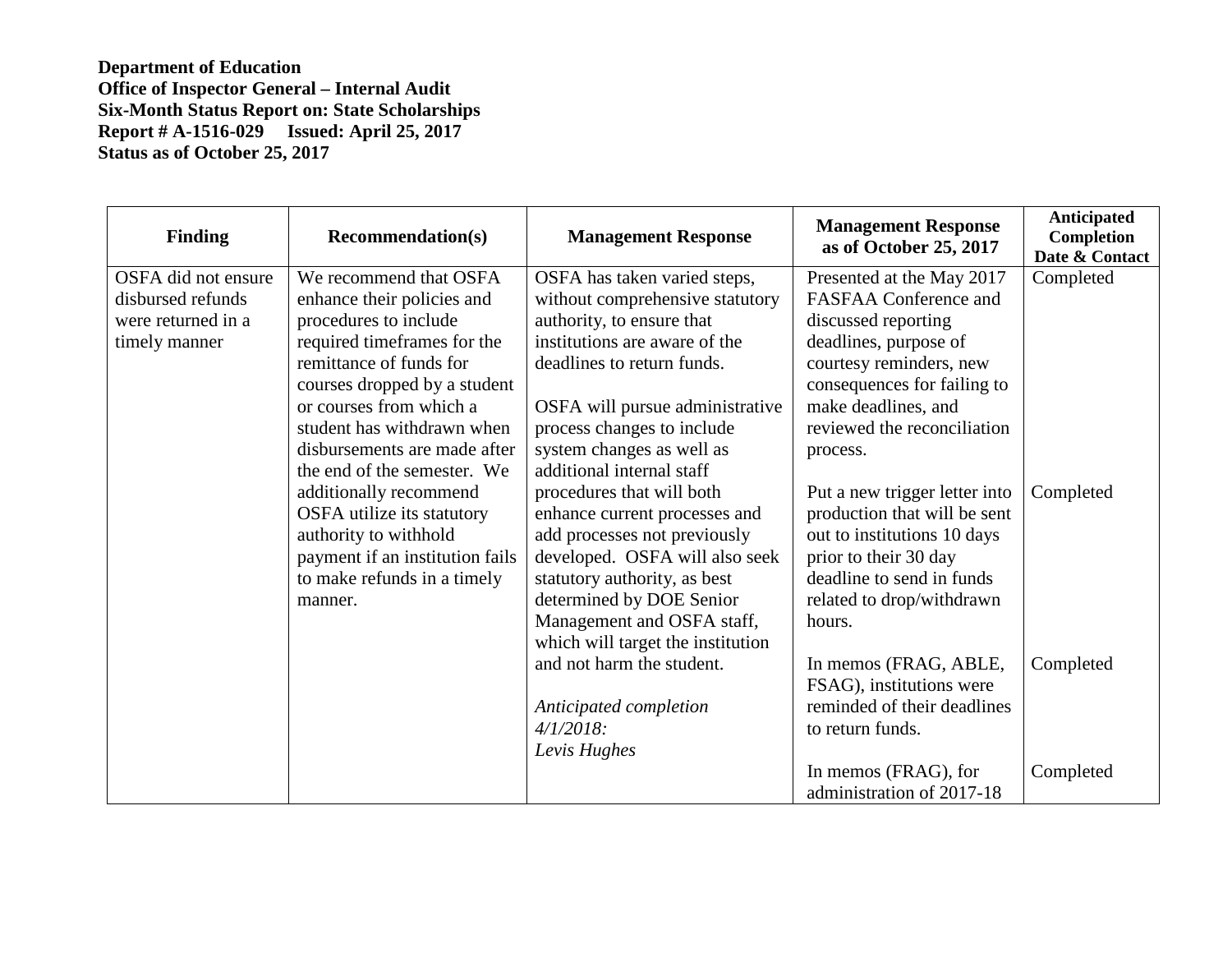| <b>Finding</b> | <b>Recommendation(s)</b> | <b>Management Response</b> | <b>Management Response</b><br>as of October 25, 2017                                                                                                          | <b>Anticipated</b><br>Completion<br>Date & Contact                                                                                      |
|----------------|--------------------------|----------------------------|---------------------------------------------------------------------------------------------------------------------------------------------------------------|-----------------------------------------------------------------------------------------------------------------------------------------|
|                |                          |                            | funds, inserted language<br>about providing future<br>funds on a reimbursement<br>basis if failed to return<br>funds within their 60 day<br>deadline.         |                                                                                                                                         |
|                |                          |                            | Drafted proposed statutory<br>language changes outlining<br>consequences for failing to<br>return funds timely.                                               | In process,<br>April, 2018                                                                                                              |
|                |                          |                            | OSFA is in the process of<br>updating the State<br>Scholarship & Grant<br>Programs Policy Manual.                                                             | Policy Manual<br>$Up dates -$<br>November 30,<br>2017                                                                                   |
|                |                          |                            | OSFA is in the process of<br>reviewing what changes<br>need to occur in SSFAD to<br>best assist institutions in<br>meeting their reconciliation<br>deadlines. | <b>SSFAD</b><br>$changes - July$<br>1,2018<br>(changes would<br>be incorporated<br>as the system is<br>converted from<br>Classic ASP to |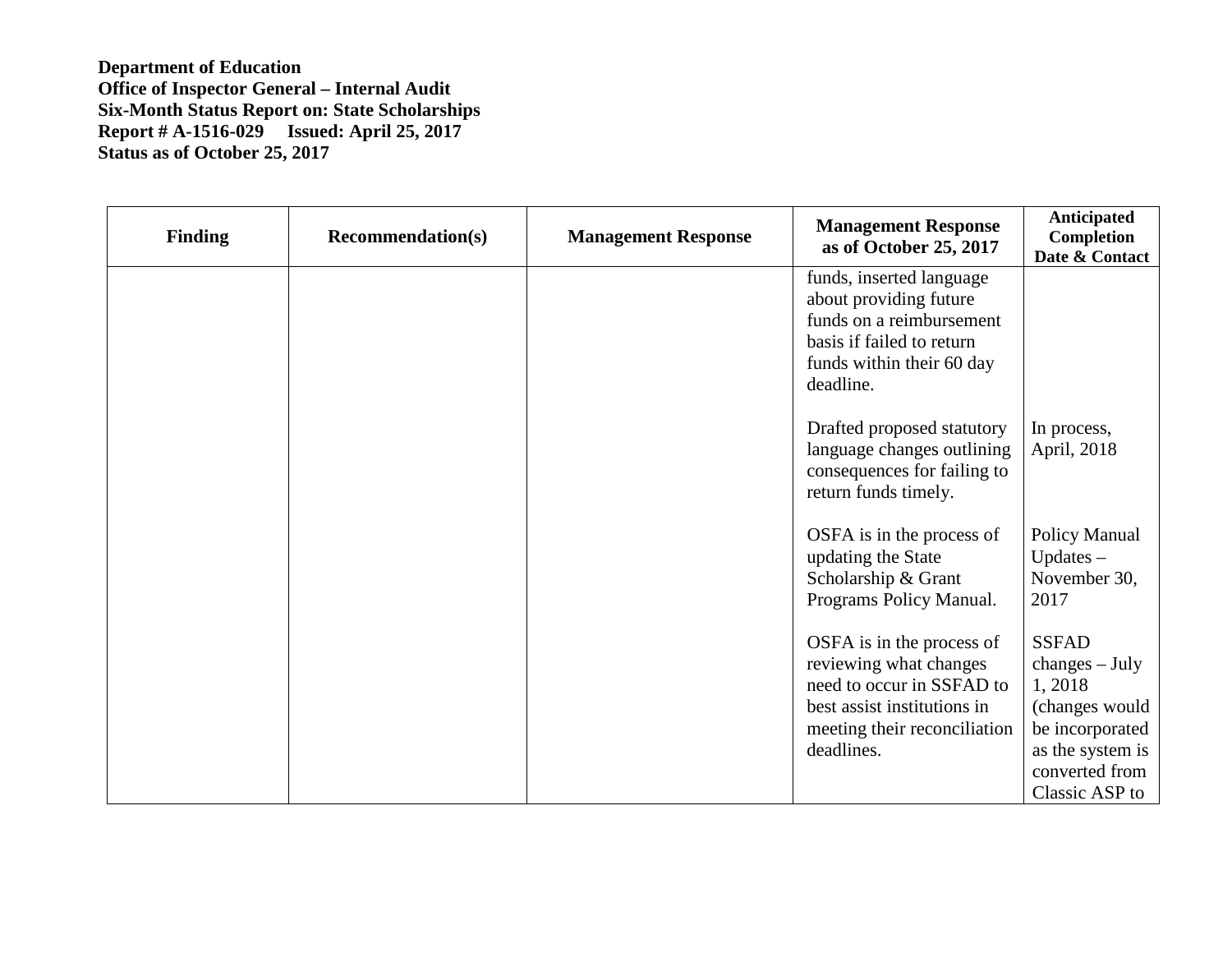| <b>Finding</b>       | <b>Recommendation(s)</b>                             | <b>Management Response</b>                              | <b>Management Response</b><br>as of October 25, 2017 | <b>Anticipated</b><br>Completion<br>Date & Contact |
|----------------------|------------------------------------------------------|---------------------------------------------------------|------------------------------------------------------|----------------------------------------------------|
|                      |                                                      |                                                         |                                                      | .NET                                               |
|                      |                                                      |                                                         |                                                      | environment)                                       |
|                      |                                                      |                                                         |                                                      |                                                    |
|                      |                                                      |                                                         |                                                      |                                                    |
|                      |                                                      |                                                         |                                                      | Levis Hughes                                       |
|                      |                                                      |                                                         |                                                      | 410-6810                                           |
| OSFA did not ensure  | We recommend that OSFA                               | OSFA has taken varied steps,                            | Presented at the May 2017                            | Completed                                          |
| undisbursed advances | enhance their policies and                           | without comprehensive statutory                         | <b>FASFAA Conference and</b>                         |                                                    |
| were returned in a   | procedures to include                                | authority, to ensure that                               | discussed reporting                                  |                                                    |
| timely manner.       | required timeframes for the                          | institutions are aware of the                           | deadlines, purpose of                                |                                                    |
|                      | remittance of funds for                              | deadlines to return funds.                              | courtesy reminders, new                              |                                                    |
|                      | undisbursed advances when                            |                                                         | consequences for failing to                          |                                                    |
|                      | disbursements are made after                         | OSFA will pursue administrative                         | make deadlines, and<br>reviewed the reconciliation   |                                                    |
|                      | the drop and add period. We                          | process changes to include<br>system changes as well as |                                                      |                                                    |
|                      | additionally recommend<br>OSFA utilize its statutory | additional internal staff                               | process.                                             |                                                    |
|                      | authority to withhold                                | procedures that will both                               | Put a new trigger letter into                        | Completed                                          |
|                      | payment if an institution fails                      | enhance current processes and                           | production that will be sent                         |                                                    |
|                      | to make refunds in a timely                          | add processes not previously                            | out to institutions 10 days                          |                                                    |
|                      | manner.                                              | developed. OSFA will also seek                          | prior to their 30 day                                |                                                    |
|                      |                                                      | statutory authority, as best                            | deadline to send in funds                            |                                                    |
|                      |                                                      | determined by DOE Senior                                | related to drop/withdrawn                            |                                                    |
|                      |                                                      | Management and OSFA staff,                              | hours.                                               |                                                    |
|                      |                                                      | which will target the institution                       |                                                      |                                                    |
|                      |                                                      | and not harm the student.                               |                                                      | Completed                                          |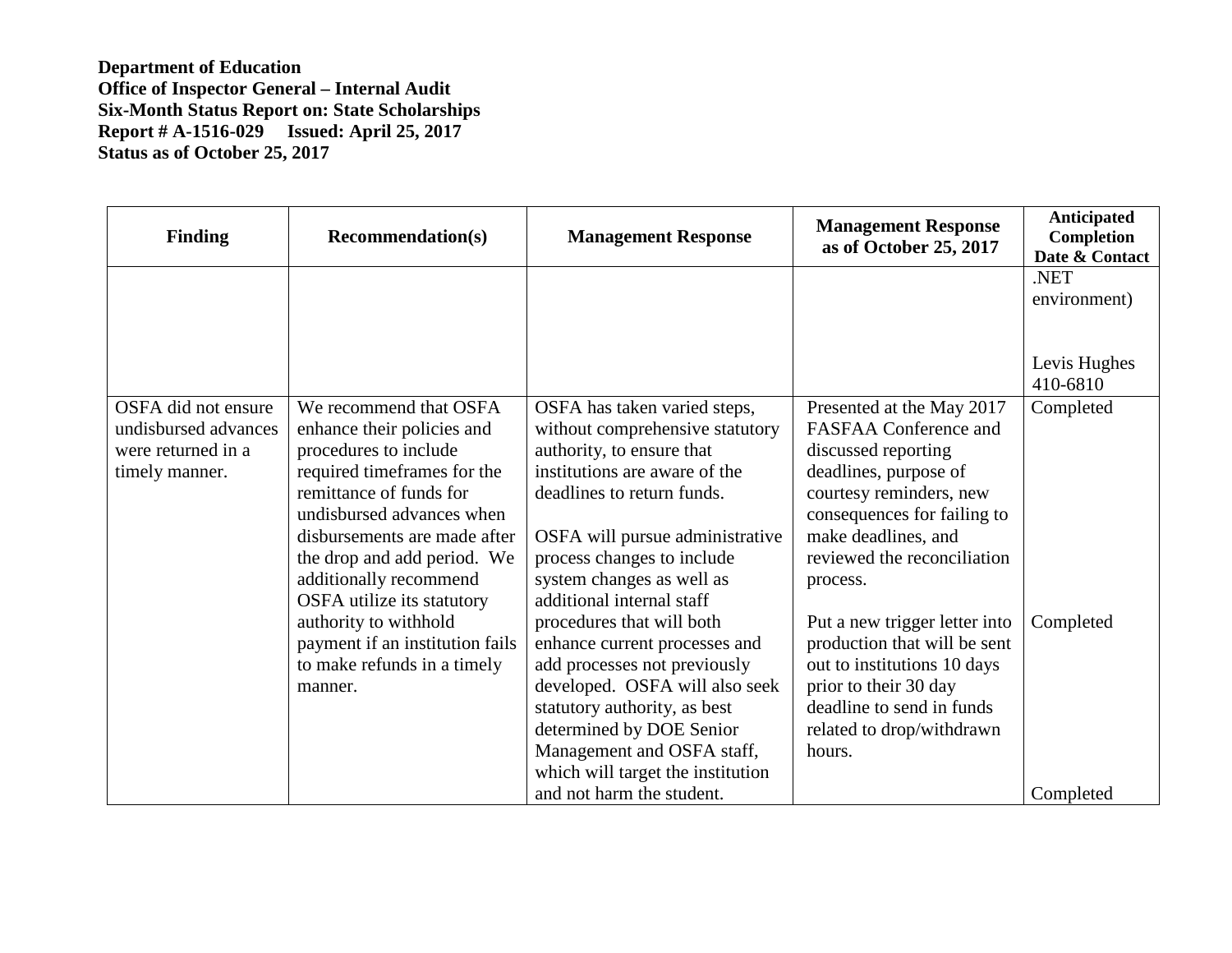| <b>Finding</b> | <b>Recommendation(s)</b> | <b>Management Response</b>                             | <b>Management Response</b><br>as of October 25, 2017                                                                                                                                                       | <b>Anticipated</b><br>Completion<br>Date & Contact    |
|----------------|--------------------------|--------------------------------------------------------|------------------------------------------------------------------------------------------------------------------------------------------------------------------------------------------------------------|-------------------------------------------------------|
|                |                          | Anticipated completion<br>$4/1/2018$ :<br>Levis Hughes | In memos (FRAG, ABLE,<br>FSAG), institutions were<br>reminded of their deadlines<br>to return funds.                                                                                                       |                                                       |
|                |                          |                                                        | In memos (FRAG), for<br>administration of 2017-18<br>funds, inserted language<br>about providing future<br>funds on a reimbursement<br>basis if failed to return<br>funds within their 60 day<br>deadline. | Completed                                             |
|                |                          |                                                        | Drafted proposed statutory<br>language changes outlining<br>consequences for failing to<br>return funds timely.                                                                                            | In process.<br>April, 2018                            |
|                |                          |                                                        | OSFA is in the process of<br>updating the State<br>Scholarship & Grant<br>Programs Policy Manual.                                                                                                          | Policy Manual<br>$Up dates -$<br>November 30,<br>2017 |